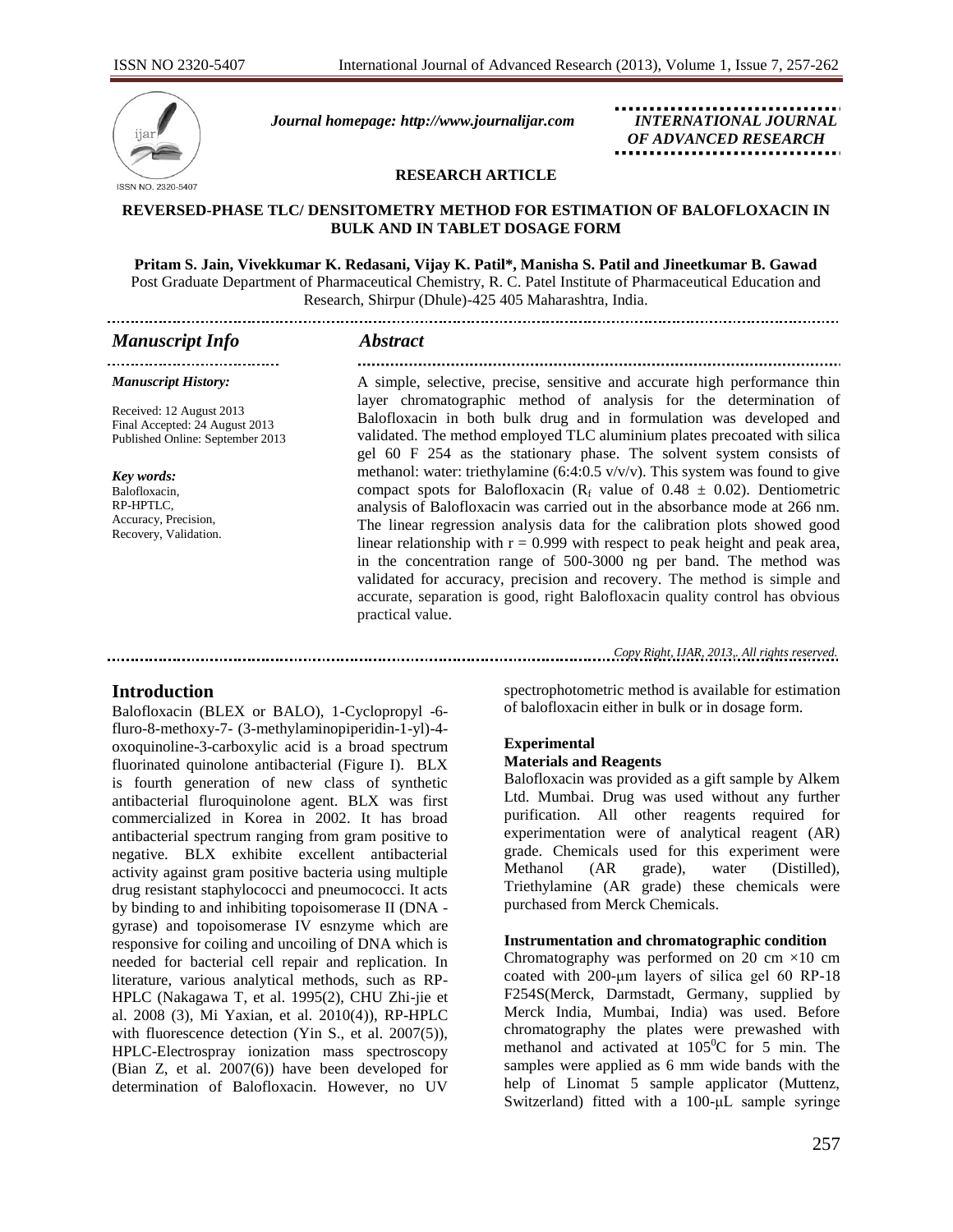(Hamilton, Bonaduz, Switzerland). The plate was developed in a pre-saturated Camag twin trough glass chamber (20 cm  $\times$  10 cm). In this method Methanol: Water: Triethylamine (6:4:0.5 *v/v*), was used as mobile phase and optimized chamber saturation time was 30 min. The plate was developed to a distance of 8.0 cm and scanned densitometrically using Camag TLC Scanner 3 equipped with win CATS software version 1.3.0 at 266 nm for this method. The source of radiation utilized was deuterium lamp emitting a continuous UV spectrum between 200- 400 nm. Evaluation was performed using peak area with linear regression (Figure II).

### .**Preparation of standard and sample solutions**

A sample of pure Balofloxacin was accurately weighed (10 mg), transferred into a 10 ml volumetric flask. It is dissolved in 5ml of methanol and then diluted up to the mark with methanol to give standard stock solution having concentration of 1000ng/µl.

#### **Calibration Curve**

A stock solution of Balofloxacin (1000ng/µl) was prepared in methanol. Different volumes of stock solution 0.5, 1, 1.5, 2, 2.5, 3  $\mu$ l were spotted in duplicate on TLC plate to obtain concentrations at 500-3000 µg of Balofloxacin respectively. The data of peak height/ area were treated by linear least square regression method (Table I).

#### **Table I: Linearity of BALO for proposed method (n=6)**

| <b>Parameters</b>               | <b>BALO</b>  |
|---------------------------------|--------------|
| Linearity range (ng/band)       | $500 - 3000$ |
| Slope                           | 5.514        |
| Intercept                       | 7172         |
| Correlation Coefficient $(r^2)$ | 0.999        |

#### **Precision**

Repeatability of the sample application and measurement of peak area were carried out using 1000, 1500, 2000 ng/ mL three replicates of each spot. The intra and inter day variation for the determination of Balofloxacin was carried out at 500, 1000, 1500 ng/band (Table II).

#### **Recovery**

The analyzed samples were spiked with extra 80, 100 and 120 ng of the standard balofloxacin and the mixture was reanalyzed by the proposed method. The experiment was conducted in triplicates. This was done to check for the recovery of the drug at different levels in the formulation (Table III).

### **Application of the proposed method for simultaneous estimation of the drugs in tablets**

Twenty tablets (Baloforce) (contained 100 mg of BALO) were accurately weighed and finely powdered. A quantity of the powder containing weight equivalent to 100 mg BALO was transferred to a 100 mL volumetric flask and methanol (35 mL) was added followed by ultrasonication for 10 min, volume was adjusted to mark and filtered using 0.45 μm filter (Mill filter, Milford, MA) and 10 mL of filtrate was further diluted to 10 mL with methanol. Appropriate volume 10 μL, was spotted for assay of BALO. The plate was developed and scanned as described in above chromatographic condition (Table IV).

# **Ruggedness and Robustness**

Ruggedness of the method was performed for BALO by different analysts maintaining similar experimental and environmental conditions.

Robustness of the method was performed by introducing various changes in the previous chromatographic conditions; effects on the results were examined for method (Table V).

# **Specificity**

The specificity of the method was ascertained by analyzing standard drug and sample. The mobile phase resolved both the drugs very efficiently. The peak purity of BALO extracted from tablet and standard BALO was tested at the peak - start (S), peak - apex (A) and at the peak - end (E) position (Figure III).

#### **Sensitivity**

The sensitivity of measurements of BALO by the use of the proposed method was estimated in terms of the Limit of Quantitation (LOQ) and the lowest concentration detected under the chromatographic conditions as the Limit of Detection (LOD).

LOQ and LOD were calculated by the use equation  $LOD = 3.3$  x N/B and  $LOQ = 10$  x N/B, where 'N' is standard deviation of the peak areas of the drugs  $(n=3)$ , taken as a measure of noise, and  $B'$  is the slope of the corresponding calibration curve. The results were recorded for the methods. Different validation parameters for the methods for determining BALO content were summarized in (Table VI).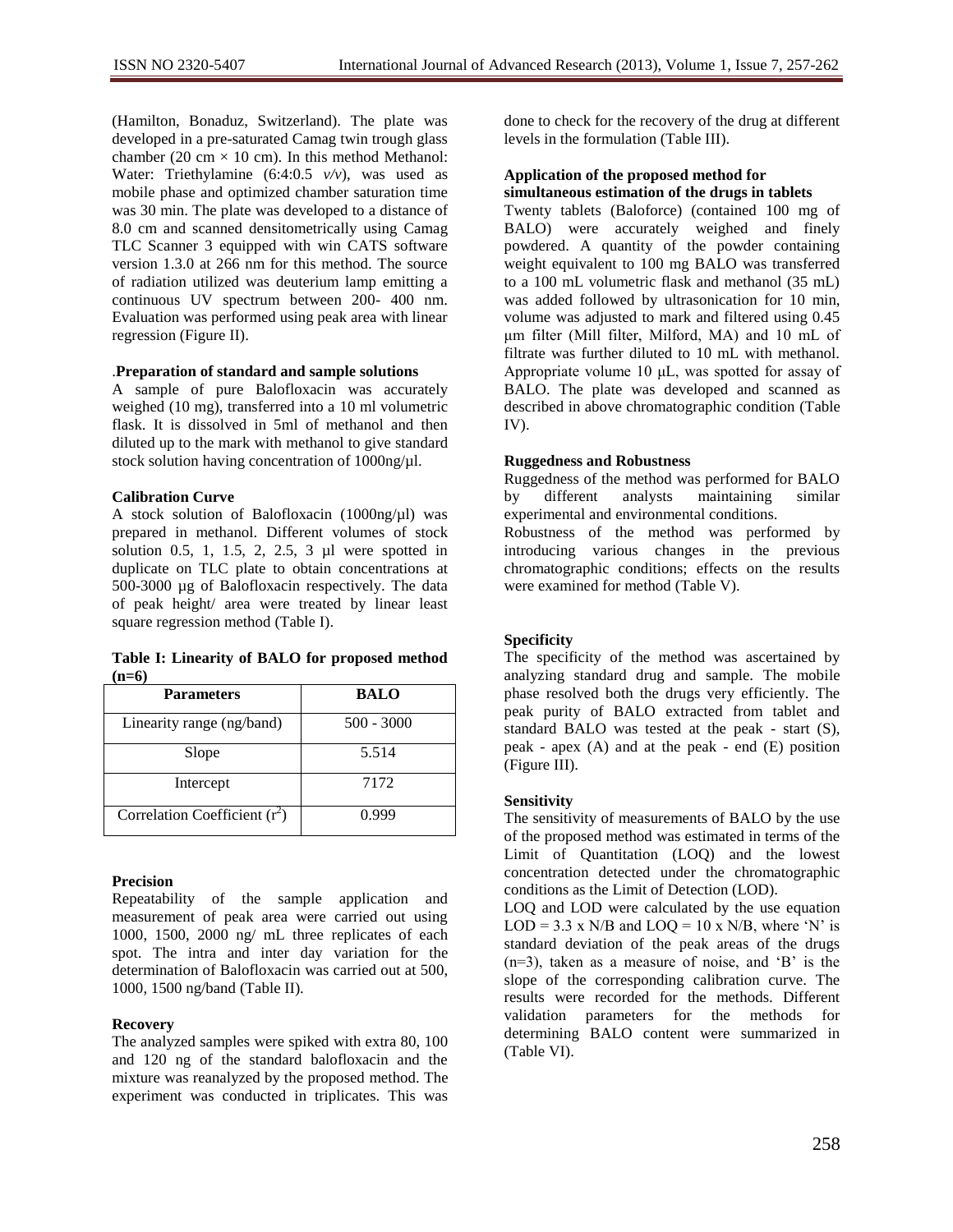# **Table II: Accuracy of BALO for proposed method (n=3)**

| Sr. No. | <b>Initial amount</b> | <b>Level of</b> | Amount of drug | % Recovery | $%$ RSD |
|---------|-----------------------|-----------------|----------------|------------|---------|
|         |                       | recovery        | added          |            |         |
|         | 1000                  | 80%             | 800            | 98.52      | 1.04    |
|         | 1000                  | 100%            | 1000           | 100.92     | 1.08    |
|         | 1000                  | 20%             | 1200           | 101.24     | 0.99    |

# **Table III: Precision of BALO**

| Drug        | Conc.<br>[ng/band] | Intra-day<br>Amount Found [µg/mL] |               |             | Inter-day<br>Amount Found [µg/mL] |
|-------------|--------------------|-----------------------------------|---------------|-------------|-----------------------------------|
|             |                    | <b>Mean</b>                       | % RSD $[n=3]$ | <b>Mean</b> | % RSD $[n=3]$                     |
|             | 1000               | 12596                             | 0.58          | 12596       | 0.58                              |
| <b>BALO</b> | 1500               | 15569                             | 0.91          | 15569       | 0.91                              |
|             | 2000               | 18179.67                          | 0.78          | 18179.67    | 0.78                              |

# **Table IV: Tablet assay of BALO**

| <b>Component</b> | Amount taken in<br>[µg/mL] | Amount found [µg/mL]<br>Mean $\pm$ SD; $[n = 6]$ | % Amount<br>Found | $%$ RSD |
|------------------|----------------------------|--------------------------------------------------|-------------------|---------|
| <b>BALO</b>      |                            | $12662.67 \pm 118.47$                            | $99.09 \pm 1.2$   | 1.36    |

# **Table No V: Optimized Chromatographic Conditions**

| <b>Parameters</b>                                  | SD of peak area | %RSD                     |  |
|----------------------------------------------------|-----------------|--------------------------|--|
|                                                    |                 |                          |  |
| Mobile phase composition                           | ۰               | $\overline{\phantom{0}}$ |  |
| Methanol: water: triethylamine<br>(6:4:0.5, v/v/v) | 180.35          | 1.42                     |  |
| Methanol: water: triethylamine<br>(7:3:0.5, v/v/v) | 137.68          | 1.09                     |  |
| Mobile phase volume                                |                 |                          |  |
| $5.0$ ml                                           | 31.79           | 0.49                     |  |
| $10.0$ ml                                          | 69.53           | 1.08                     |  |
| <b>Development distance</b>                        |                 |                          |  |
| 7 cm                                               | 54.41           | 0.85                     |  |
| 7.5 cm                                             | 49.54           | 0.77                     |  |
| 8 cm                                               | 42.40           | 0.66                     |  |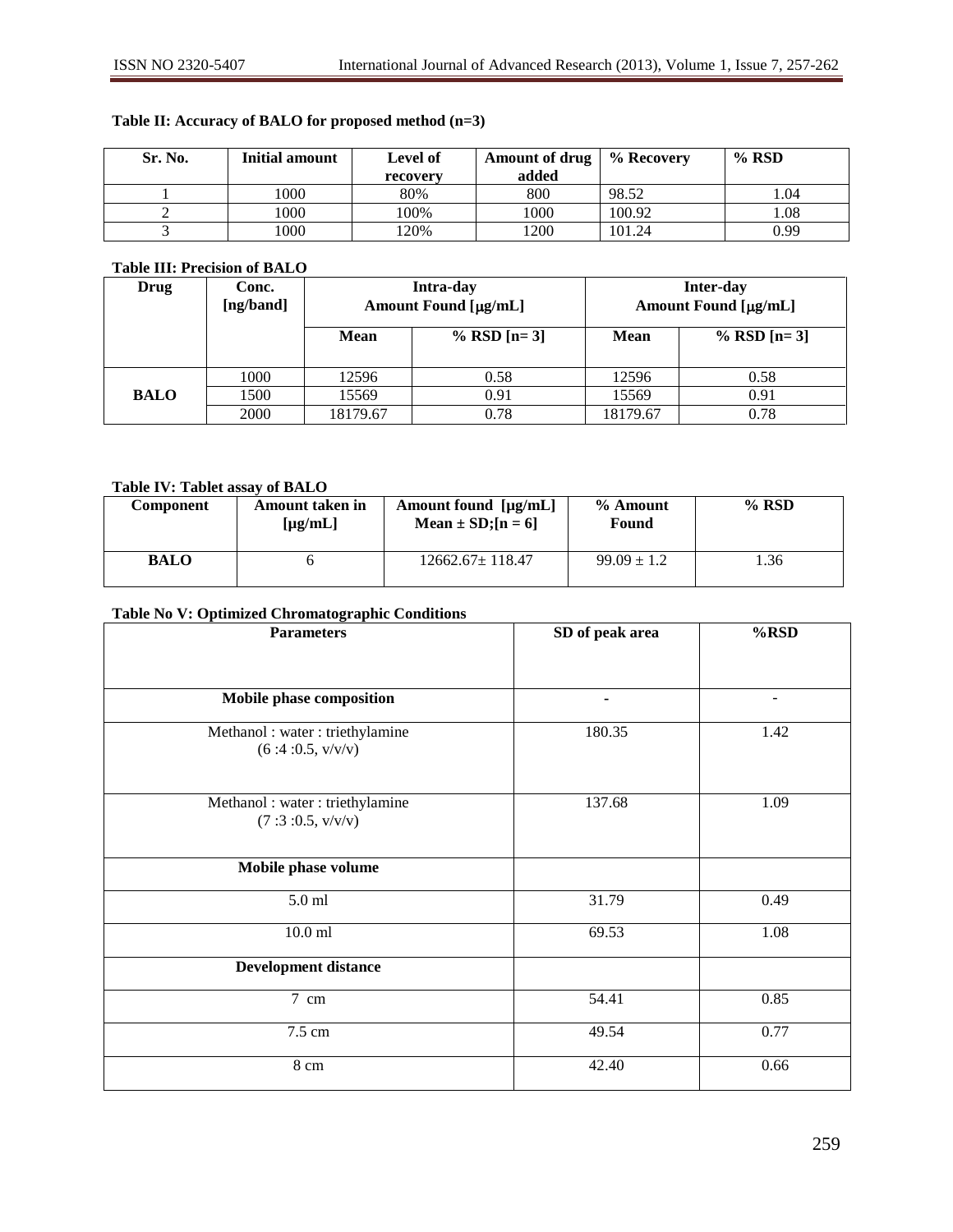| <b>Relative humidity</b>                  |       |      |
|-------------------------------------------|-------|------|
| 55                                        | 62.23 | 0.97 |
| 65                                        | 50.09 | 0.78 |
| <b>Duration of saturation</b>             |       |      |
| $10$ min                                  | 58.36 | 0.91 |
| $15$ min                                  | 58.98 | 0.92 |
| $20 \text{ min}$                          | 57.60 | 0.89 |
| <b>Activation of prewashed TLC plates</b> |       |      |
| $8$ min                                   | 61.07 | 0.95 |
| $10 \text{ min}$                          | 60.33 | 0.94 |
| $12 \text{ min}$                          | 70.11 | 1.09 |
| Time from spotting to chromatography      | 54.41 | 0.85 |
| Time from chromatography to scanning      | 51.36 | 0.80 |

### **Table VI: Summary of validation data**

| Parameter                       | <b>BALO</b>   |
|---------------------------------|---------------|
| Linear range (ng/band) $[n=6]$  | $500 - 3000$  |
| Correlation coefficient $(r^2)$ | 0.999         |
| Limit of detection (µg/mL)      | 0.48          |
| Limit of quantification (µg/mL) | 1.42          |
| % Recovery [n=3]                | 98.52 -100.24 |
| Precision [%RSD]                |               |
| Repeatability [n=6]             | 0.92          |
| Intra-day $[n=3]$               | 0.75          |
| Inter-day [n=3]                 | 0.63          |
| Robustness                      | Robust        |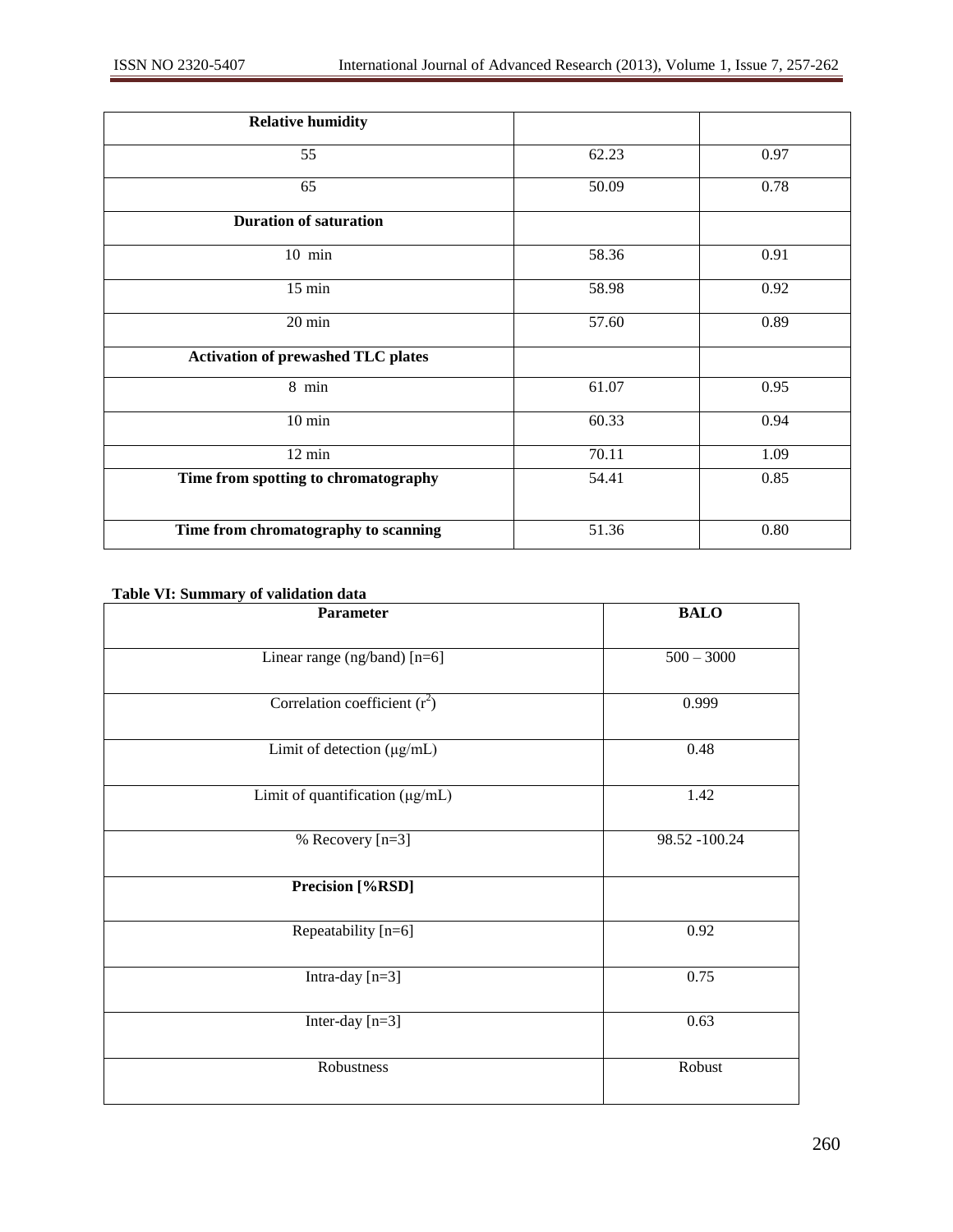

**Figure I: Chemical structure of Balofloxacin**



**Figure II: Densitogram of Standard Balofloxacin (R<sup>f</sup> 0.48 ± 0.02) measured at 266 nm.**



**Figure No: III: peak purity of BALO extracted from tablet and standard BALO was tested at the** 

**peak - start (S), peak - apex (A) and at the peak end (E) position.**

#### **Result and Discussion**

An RP-HPTLC method was optimized with a view to develop an accurate and reproducible method so as to resolve drugs. Optimization of method was done by altering almost all the chromatographic conditions and the effect on  $R_f$  and peak shape was monitored for BALO. The final chromatographic conditions was performed on 20 cm  $\times$  10 cm aluminum-backed RP-HPTLC plates coated layers of silica gel  $60F_{254}$  S (E. Merck, Darmstadt, Germany; supplied by Merck India, Mumbai, India). The plates were prewashed by methanol and activated at  $105 - 110$ °C for 15 min prior to chromatography. The samples were applied on the plates as bands, under continuous flow of nitrogen, by means of a CAMAG (Muttenz, Switzerland) Linomat-5 sample applicator fitted with a 100-μL syringe. Finally Methanol: Water: Triethylamine in the ratio (6:4:0.5 *v/v*). The chamber saturation time was 30 min. The  $R_f$  of BALO was found to be  $0.48 \pm 0.02$ .

#### **Conclusion**

The modalities adopted in experiment were successfully validated as per ICH guidelines. The proposed Method was validated by preliminary analysis of standard sample and by recovery studies for the determination of BALO in bulk and in tablet dosage form and the percentage of average recoveries of BALO was obtained 100.57 and 98.22 respectively. The proposed Method provide simple, rapid, accurate, precise and specific. It was observed that all the values are within the limits. The statistical evaluation of the proposed method was revealed its